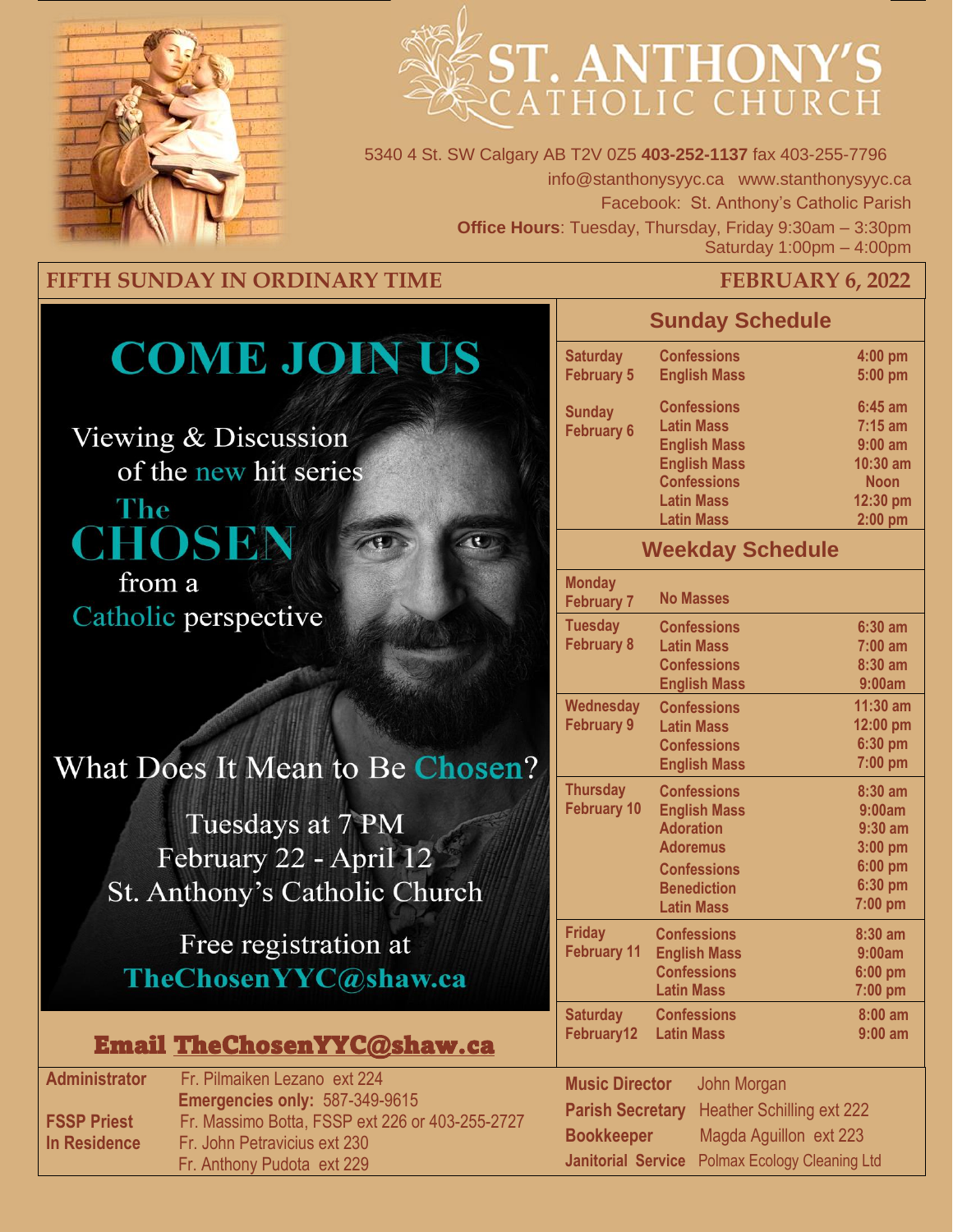Pastoral Notes

#### **"Put out into the Deep"**

St. Anthony's is a community with such potential, that we can do great things. As I get more and more immersed in the history of this parish, I realize that my first statement is quite accurate.

Throughout the existence of the parish, the members of St. Anthony's paid heed to the words of Our Lord "Put out into the deep… and wait for a catch"

There will be times when we feel like the Apostles, who after an unsuccessful night of fishing, are most likely downtrodden, disappointed at their lack of fish and were not all that ready to fish some more. And yet, our Lord Jesus directs Simon to do put out into the deep and so he does it. The outcome of following our Lord's direction is that they caught more fish than they thought they could handle.

To put out into the deep water is more than just the action to fish. Indeed, a miracle happened, the great catch of fish, but deep down, the word "deep" has a profound connotation for us.

Our Lord invites us to take more seriously our mission of evangelizing souls and accomplishing the mission of God. The symbolism of putting out into the deep water gives us the hint that there is something needed from us, that we must be all in and be more committed when it comes to evangelizing and spreading the Word of God.

Individually, we will accomplish our objectives in evangelizing, but as a parish, we can accomplish even more.

We have done our fair bit of evangelization in our parish, and as of late, reaching out to help the most needed of our community. And yet, the Lord still needs us to put more and more into the deep, so that all those who need our Lord may enjoy his benefits.

As a community, let us embrace that call from our Lord, let us join forces to reach out, catch more souls for Christ. Not because it will benefit us, but because we wish to share the bountiful catch we have received from the Lord.

#### **RESOURCES FOR CHILDREN**

#### **The Kid's Bulletin**

**https://thekidsbulletin.files.wordpress.com/2022/01/the-kidsbulletin-5th-sunday.pdf**

**Children's Liturgy of the Word with Miss Heidi (Catholic TV) https://www.catholictv.org/childrens-liturgy.html**

#### **Livestream Sunday 10:30am available here** YouTube

https://www.youtube.com/c/StAnthonysCatholicChurchCalgaryAB

Facebook.com/stanthonysyyc



#### **CCCB Daily Readings**

Psalm: 138

First Reading: Isaiah 6.1-2a, 3-8 Second Reading: 1 Corinthians 15.3-8, 11 Gospel: Luke 5.1-11

St. Anthony's Updates

**Lent begins on Ash Wednesday, March 2.** Make your plans to attend Mass at one of the following times:

**English 9am and 7pm**

**Latin 7am and Noon**

**Journey through Lent and prepare for Easter with Season One of The Chosen.** Join hosts Lili and Bandi Szakony **every Tuesday at 7pm** beginning on **February 22 until April 12 in the Parish Hall** to view an episode of The Chosen and participate in a Catholic discussion of what it means to be Chosen.

**Register at:** TheChosenYYC@shaw.ca.

**Synod Consultation at St. Anthony's.** After participating in the Pastoral Zone Consultation last weekend, we are preparing for our parish consultation on **March 12, 9:30am – Noon, on Zoom**. All participants will be asked to reflect on the two fundamental questions as a Synodal Church, faithful to Jesus in announcing the Gospel, "journeying together":

**How have YOU experienced journeying together as the Church?**

**What steps does the Holy Spirit invite US to take in order to grow in our "journeying together"?**

**Learn more at: catholicyyc.ca/synod.html Register at: parishsynod@stanthonysyyc.ca**

#### **Healing Corner**

Lord, I desire to put out into the deep water and to radically evangelize in the way to which You call me. Help me to say "Yes" to you in all things. Jesus, I trust in You. Amen.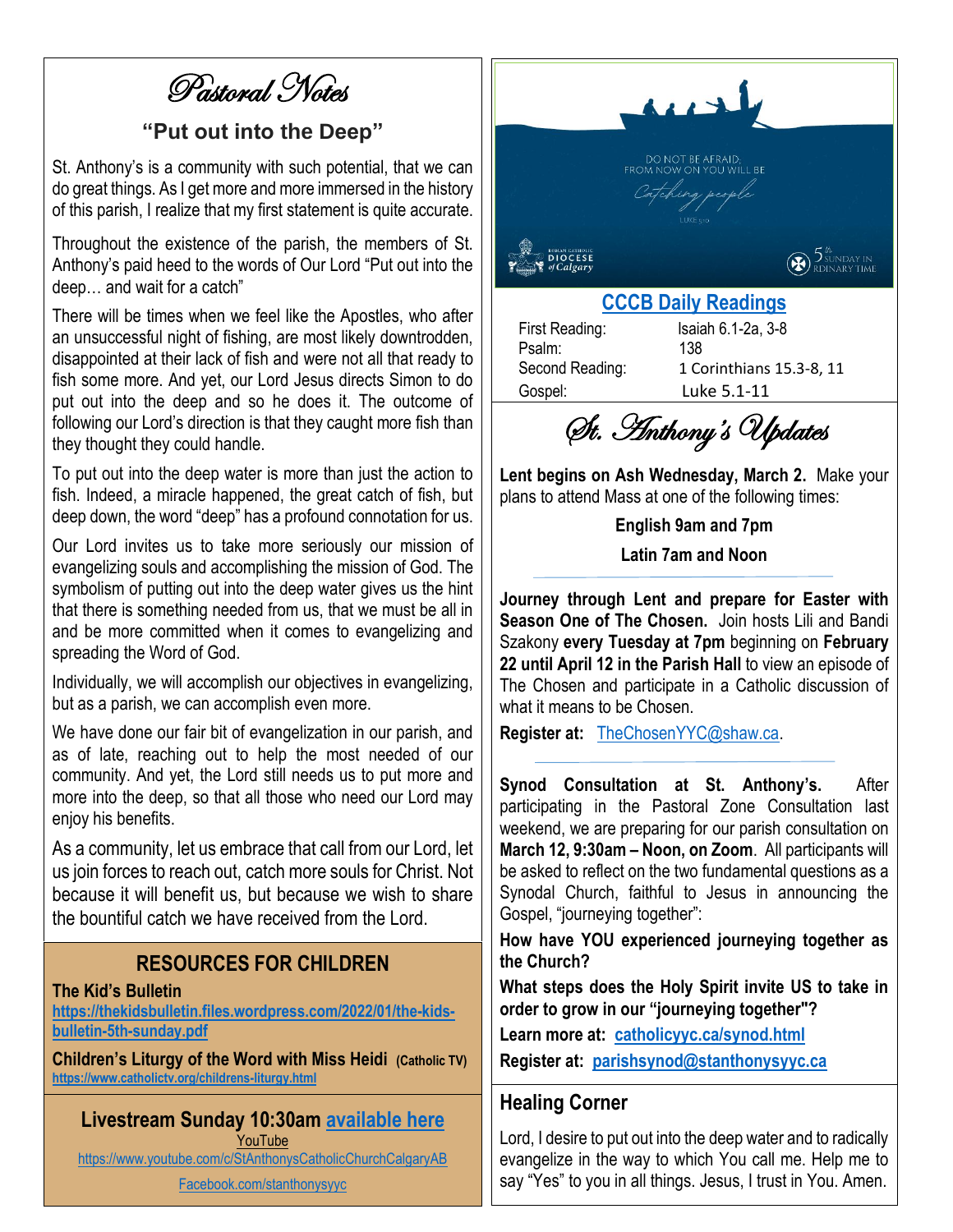#### **MASS INTENTIONS**

| Sunday, February 6           | SI         | private intention        |
|------------------------------|------------|--------------------------|
| 7:15am Latin                 | SI         | <b>Bruce Macdonald</b>   |
| 9:00am English               | SI         | Jablonsky Family         |
| 10:30am English              | SI         | Juliet Pangilinan        |
| 12:30 pm Latin               | <b>RIP</b> | Theresa Nguyen           |
| 2:00 pm Latin                | SI         | private intention        |
| Monday, February 7           |            | No Masses                |
| <b>Tuesday, February 8</b>   | SI         | Jean Hall                |
| 7:00am Latin                 | SI         | Fr. Massimo Botta, fssp  |
| 9:00am English               | SI         | Nora Hannes              |
| <b>Wednesday, February 9</b> | RIP.       | Carol Tholenaer          |
| 12:00pm Latin                | <b>RIP</b> | Peter Brown              |
| 7:00pm English               | <b>RIP</b> | Kou Kitagawa             |
| Thursday, February 10        | SI         | Eric & Paula Cashen      |
| 9:00am English               | <b>RIP</b> | Faye LaPaz               |
| 7:00pm Latin                 | SI         | <b>Abernathy Family</b>  |
| Friday, February 11          | SI         | Doreen Eggen             |
| 9:00am English               | SI         | Fr. Edmund Vargas        |
| 7:00PM Latin                 | RIP        | Mary Carmel Omam         |
| <b>Saturday, February 12</b> | <b>SI</b>  | Michael Schintgen        |
| 9:00am Latin                 | <b>RIP</b> | Patricia Macdonald       |
| 5:00pm English               | SI         | Sr. Carmelita Cusay, fmm |

#### **LATIN MASS CALENDAR**

**Sunday February 6 Sunday February 13**

#### **LET US PRAY FOR THE SICK**

2 nd CL Fifth Sunday after Epiphany 2 nd CL Septuagesima Sunday

Lorenzo, Fr. Venil D'Souza, OCD, Rose Dourado, Morris Drydyk, Lois Goodfellow, Evelyn Manser, Carter McLachalan, Johnson Mont, Leanne Morgan, Charlene Munn, and Veronica Wong

**May the Lord grant them healing, comfort, and peace**.

#### **REST IN PEACE**

 **Sr. Jeanne Roy, a Sister of Charity of St. Louis, Julieta Balajadia, Aniseta Parungao and Larry Hudon Our heartfelt sympathies to their families.**

May their souls and the souls of all the faithful departed, through the mercy of God, rest in peace.



#### **WEEKLY ADORATION Thursday February 10 10 am – 6 pm**

#### **Adoremus 3-4pm**

**If there is anything you need, pray for it.** Philippians 4:6 Red Altar Candle Offering

A minimum of 2 people per hour are required Please Register in advance on our website or sign in at the office door.



**(Feb 1) |** The Canadian Catholic Bishops, Assembly of First Nations, Métis National Council, and Inuit Tapiriit Kanatami are pleased to announce that the delegation to Rome to meet with Pope Francis, originally planned for December 2021, is now scheduled to take place at the **end of March and early April of this year**.

Read more at….

https://www.cccb.ca/announcement/canadian-bishops-assembly-offirst-nations-metis-national-council-and-inuit-tapiriit-kanatamiannounce-rescheduled-dates-for-rome-delegation/

**(Jan 28)** | The CCCB has worked over the past several months to clarify important issues related to the Indian Residential School Settlement Agreement ("IRSSA") and the commitments made by Catholic Entities Party to the Indian Residential School Settlement ("CCEPIRSS"). Read summarized settlement obligations at …

https://www.cccb.ca/indigenous-peoples/indian-residential-schoolsand-trc/canadas-bishops-provide-update-on-indian-residentialschool-settlement-agreement/

**Our parish relies on your regular offertory giving for maintenance and growth and outreach. Thank you for your generosity.** 



**E-transfer:** isupport@stanthonysyyc.ca

**Pre-Authorized Withdrawal registration**  & **Credit Card donations:** stanthonysyyc.ca/donation

**Mail cheques to:** 5340 4 Street SW, Calgary, T2V 0Z5



Do not be afraid. If the Lord is calling you to the ordained or consecrated life, do not be afraid. Jesus calls and will give you the grace to respond wholeheartedly. If God is calling you to be a priest, religious or deacon: **www.catholicyyc.ca/vocations**